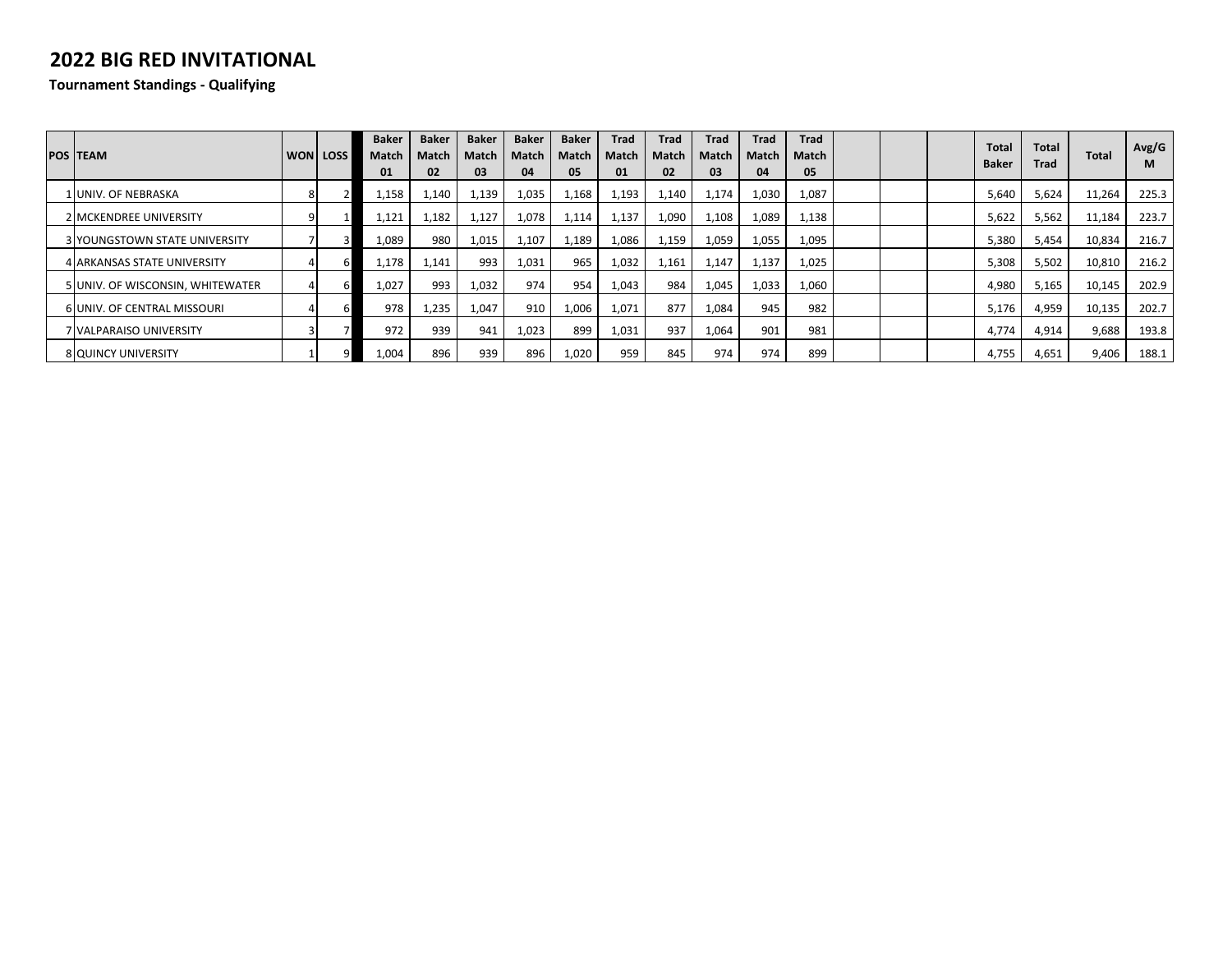## **BIG RED INVITATIONAL**

|         | Friday |    |                    |    |    |    |    |    |  |  |  |  |  |  |
|---------|--------|----|--------------------|----|----|----|----|----|--|--|--|--|--|--|
| Lanes   |        | 10 | 13                 | 14 | 17 | 18 | 21 | 22 |  |  |  |  |  |  |
| Match 1 | A      |    |                    |    | E  | F  | Lτ | Н  |  |  |  |  |  |  |
| Match 2 |        | п  |                    |    | B  |    | A  |    |  |  |  |  |  |  |
| Match 3 | Е      |    | $\mathbf{\Lambda}$ | Н  |    |    |    | п  |  |  |  |  |  |  |
| Match 4 |        | □  |                    |    | Α  | E  | Н  |    |  |  |  |  |  |  |
| Match 5 |        |    |                    | F  |    | H  | E  |    |  |  |  |  |  |  |

|                       | <b>Saturday</b> |  |                                        |   |   |          |   |  |  |  |  |  |  |  |  |  |
|-----------------------|-----------------|--|----------------------------------------|---|---|----------|---|--|--|--|--|--|--|--|--|--|
|                       | <b>Lanes</b>    |  | 22<br>17<br>18<br>10<br>13<br>21<br>14 |   |   |          |   |  |  |  |  |  |  |  |  |  |
| <b>Position Round</b> | Match 6         |  |                                        | E |   |          | A |  |  |  |  |  |  |  |  |  |
|                       | Match 7         |  |                                        | г |   | H        |   |  |  |  |  |  |  |  |  |  |
|                       | Match 8         |  |                                        | H |   | $\Delta$ |   |  |  |  |  |  |  |  |  |  |
|                       | Match 9         |  |                                        |   |   | E        |   |  |  |  |  |  |  |  |  |  |
|                       | <b>Match 10</b> |  |                                        |   | Н | F        |   |  |  |  |  |  |  |  |  |  |

| Letter | Team             |
|--------|------------------|
| A      | <b>UCM</b>       |
| В      | UWW              |
| C      | Arkansas State   |
| D      | Valpraiso        |
| E      | Mckendree        |
| F      | Youngstown State |
| G      | Nebraska         |
| H      | Quincy           |

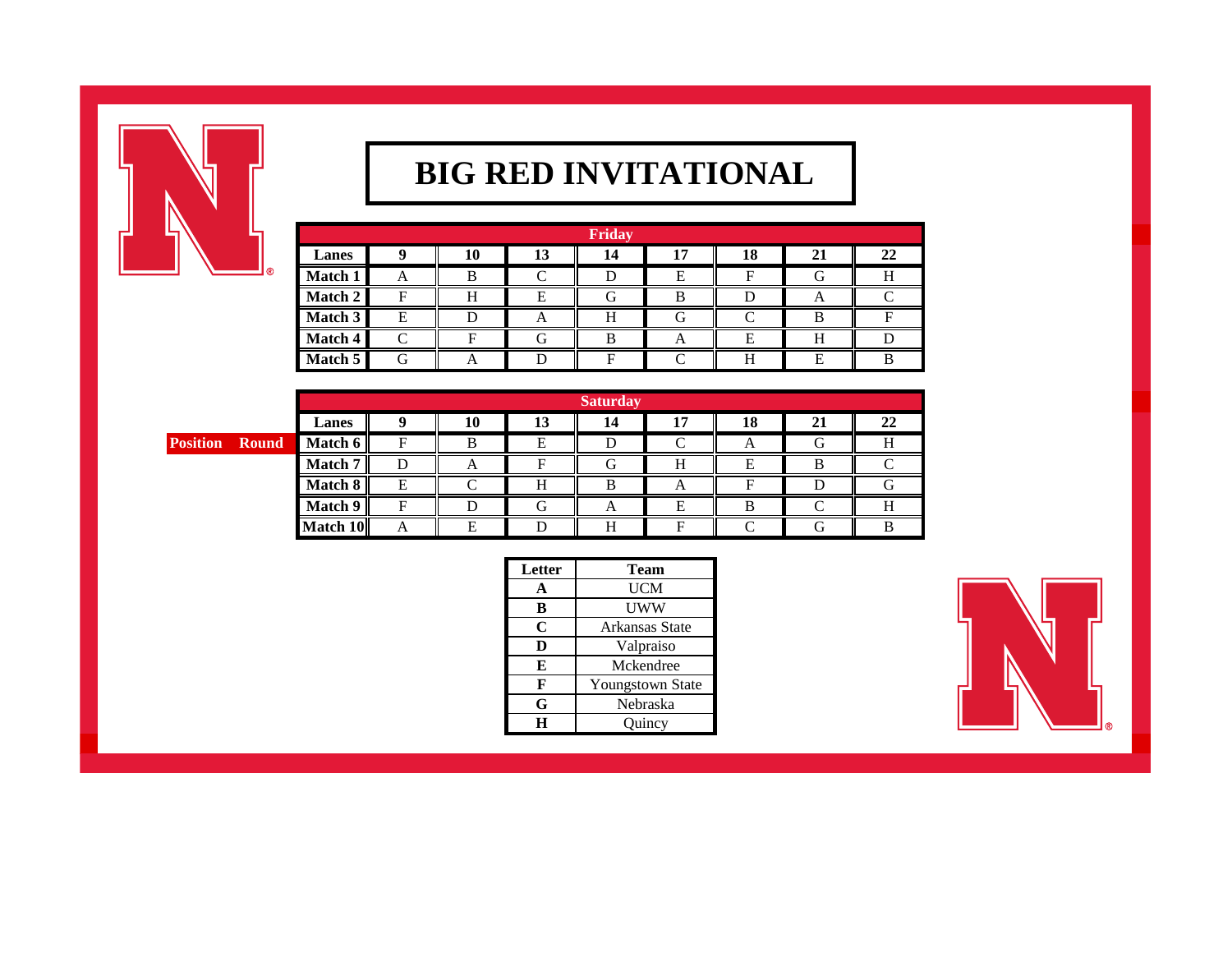## **2022 BIG RED INVITATIONAL**

**Individual Standings**

| <b>POS</b>     | <b>BOWLER</b>                                                 | <b>SCHOOL</b>                    | Sum of<br><b>GAME 1</b> | Sum of | <b>Sum of</b><br>GAME 2 GAME 3 GAME 4 GAME 5 GAME 6 TOTAL | Sum of         | Sum of | Sum of         |           | Sum of Sum of<br><b>GAMES</b> Avg | Sum of |
|----------------|---------------------------------------------------------------|----------------------------------|-------------------------|--------|-----------------------------------------------------------|----------------|--------|----------------|-----------|-----------------------------------|--------|
| 1              | <b>STULL, EMMA</b>                                            | <b>ARKANSAS STATE UNIVERSITY</b> | 198                     | 247    | 250                                                       | 257            | 241    |                | $0$ 1,193 | 5                                 | 238.60 |
| $\overline{2}$ | <b>HAGERMAN, REBECCA</b>                                      | <b>MCKENDREE UNIVERSITY</b>      | 204                     | 253    | 238                                                       | 246            | 234    |                | $0$ 1,175 | 5                                 | 235.00 |
| 3              | <b>RAY, CASSIDY</b>                                           | UNIV. OF NEBRASKA                | 279                     | 247    | 224                                                       | 179            | 243    |                | $0$ 1,172 | 5                                 | 234.40 |
| 4              | <b>COUREY, CASSIDY</b>                                        | MCKENDREE UNIVERSITY             | 224                     | 236    | 244                                                       | 238            | 211    |                | $0$ 1,153 | 5                                 | 230.60 |
| 5              | <b>VERSTRAETE, KAYLA</b>                                      | UNIV. OF NEBRASKA                | 267                     | 223    | 224                                                       | 224            | 205    |                | $0$ 1,143 | 5                                 | 228.60 |
| 6              | <b>GARCIA ULLOA MORALES, JACKIE UNIV. OF CENTRAL MISSOURI</b> |                                  | 245                     | 202    | 227                                                       | 237            | 221    |                | $0$ 1,132 | 5                                 | 226.40 |
| 7              | <b>GUARRO, MICHELLE</b>                                       | UNIV. OF NEBRASKA                | 185                     | 265    | 244                                                       | 223            | 215    |                | $0$ 1,132 | 5                                 | 226.40 |
| 8              | SMITH, LILU                                                   | VALPARAISO UNIVERSITY            | 182                     | 258    | 266                                                       | 208            | 216    |                | $0$ 1,130 | 5                                 | 226.00 |
| 9              | <b>WELCH, FAITH</b>                                           | ARKANSAS STATE UNIVERSITY        | 194                     | 259    | 247                                                       | 247            | 182    |                | $0$ 1,129 | 5                                 | 225.80 |
| 10             | <b>COTE, JADE</b>                                             | YOUNGSTOWN STATE UNIVERSITY      | 236                     | 236    | 258                                                       | 171            | 227    |                | $0$ 1,128 | 5                                 | 225.60 |
| 11             | SMITH, KAYLA                                                  | MCKENDREE UNIVERSITY             | 249                     | 196    | 234                                                       | 190            | 249    |                | $0$ 1,118 | 5                                 | 223.60 |
| 12             | DOCKERY, EMMA                                                 | YOUNGSTOWN STATE UNIVERSITY      | 202                     | 289    | 195                                                       | 202            | 229    |                | $0$ 1,117 | 5                                 | 223.40 |
| 13             | <b>HOFMEISTER, KENDYL</b>                                     | UNIV. OF NEBRASKA                | 265                     | 192    | 215                                                       | 192            | 246    |                | $0$ 1,110 | 5                                 | 222.00 |
| 14             | <b>MEYER, MONTANA</b>                                         | ARKANSAS STATE UNIVERSITY        | 203                     | 232    | 241                                                       | 227            | 199    |                | $0$ 1,102 | 5                                 | 220.40 |
| 15             | <b>GRAMLY, HOPE</b>                                           | <b>MCKENDREE UNIVERSITY</b>      | 247                     | 202    | 219                                                       | 199            | 235    |                | $0$ 1,102 | 5                                 | 220.40 |
| 16             | KNAB, SAM                                                     | UNIV. OF WISCONSIN, WHITEWATER   | 221                     | 204    | 248                                                       | 205            | 212    |                | $0$ 1,090 | 5                                 | 218.00 |
| 17             | SANES, SARAH                                                  | ARKANSAS STATE UNIVERSITY        | 219                     | 234    | 225                                                       | 195            | 214    |                | $0$ 1,087 | 5                                 | 217.40 |
| 18             | <b>MARX, MADYSON</b>                                          | YOUNGSTOWN STATE UNIVERSITY      | 234                     | 198    | 223                                                       | 194            | 234    |                | $0$ 1,083 | 5                                 | 216.60 |
| 19             | <b>MILLER, SYDNEY</b>                                         | UNIV. OF CENTRAL MISSOURI        | 225                     | 172    | 245                                                       | 215            | 213    |                | 0 1,070   | 5                                 | 214.00 |
| 20             | ELLIOTT, CRYSTAL                                              | UNIV. OF NEBRASKA                | 197                     | 213    | 267                                                       | 212            | 178    |                | $0$ 1,067 | 5                                 | 213.40 |
| 21             | <b>JENSEN, TAYLOR</b>                                         | UNIV. OF WISCONSIN, WHITEWATER   | 257                     | 200    | 187                                                       | 197            | 213    |                | $0$ 1,054 |                                   | 210.80 |
| 22             | <b>WRENN, EMMA</b>                                            | YOUNGSTOWN STATE UNIVERSITY      | 216                     | 225    | 208                                                       | 235            | 169    |                | $0$ 1,053 | 5                                 | 210.60 |
| 23             | ALVARADO, CAROLINA                                            | QUINCY UNIVERSITY                | 257                     | 171    | 258                                                       | 181            | 182    |                | $0$ 1,049 |                                   | 209.80 |
| 24             | <b>MERTINS, CAITLIN</b>                                       | UNIV. OF WISCONSIN, WHITEWATER   | 185                     | 201    | 197                                                       | 229            | 198    | 0I             | 1,010     | 5                                 | 202.00 |
| 25             | <b>CAVENDER, KAITLYN</b>                                      | <b>VALPARAISO UNIVERSITY</b>     | 237                     | 160    | 181                                                       | 199            | 216    | $\overline{0}$ | 993       | 5                                 | 198.60 |
| 26             | <b>HOWARD, REBECCA</b>                                        | UNIV. OF WISCONSIN, WHITEWATER   | 166                     | 209    | 233                                                       | 188            | 190    | $\overline{0}$ | 986       | 5                                 | 197.20 |
| 27             | <b>HAITH, BRIANNA</b>                                         | QUINCY UNIVERSITY                | 211                     | 172    | 147                                                       | 248            | 188    | $\Omega$       | 966       | 5                                 | 193.20 |
| 28             | <b>DOODY, NOELLE</b>                                          | <b>VALPARAISO UNIVERSITY</b>     | 186                     | 185    | 216                                                       | 170            | 192    | $\Omega$       | 949       | 5                                 | 189.80 |
| 29             | PEREZ PEREZ, ANDREA                                           | UNIV. OF CENTRAL MISSOURI        | 211                     | 180    | 174                                                       | 180            | 190    | οl             | 935       | 5                                 | 187.00 |
| 30             | LAW, BROOKE                                                   | UNIV. OF CENTRAL MISSOURI        | 212                     | 162    | 227                                                       | 159            | 167    | $\overline{0}$ | 927       | 5                                 | 185.40 |
| 31             | LADD, JESSICA                                                 | <b>QUINCY UNIVERSITY</b>         | 178                     | 182    | 203                                                       | 180            | 181    | $\overline{0}$ | 924       | 5                                 | 184.80 |
| 32             | <b>BATES, ADDY</b>                                            | <b>VALPARAISO UNIVERSITY</b>     | 211                     | 163    | 212                                                       | 171            | 153    | $\overline{0}$ | 910       | 5                                 | 182.00 |
| 33             | <b>MCAULIFFE, TEAGAN</b>                                      | <b>QUINCY UNIVERSITY</b>         | 147                     | 163    | 171                                                       | 212            | 190    | 0              | 883       | 5                                 | 176.60 |
| 34             | VASQUEZ, ALYSSA                                               | QUINCY UNIVERSITY                | 166                     | 157    | 195                                                       | 153            | 158    | $\overline{0}$ | 829       | 5                                 | 165.80 |
| 35             | ZINANNI, OLIVIA                                               | UNIV. OF WISCONSIN, WHITEWATER   | 214                     | 170    | 180                                                       | 214            | 0      | $\overline{0}$ | 778       | 4                                 | 194.50 |
| 36             | EIBLE, ALLI                                                   | <b>VALPARAISO UNIVERSITY</b>     | 215                     | 171    | 189                                                       | 153            | 0      | $\overline{0}$ | 728       | 4                                 | 182.00 |
| 37             | <b>BUCHANAN, BROOKLYN</b>                                     | ARKANSAS STATE UNIVERSITY        | 218                     | 189    | 184                                                       | 0              | 0      | $\overline{0}$ | 591       | 3                                 | 197.00 |
| 38             | PATTISON, MARANDA                                             | MCKENDREE UNIVERSITY             | 213                     | 203    | 173                                                       | 0              | 0      | $\Omega$       | 589       | 3                                 | 196.33 |
| 39             | <b>MOORE, KIRSTEN</b>                                         | YOUNGSTOWN STATE UNIVERSITY      | 198                     | 211    | 175                                                       | $\overline{0}$ | 0      | $\Omega$       | 584       | 3                                 | 194.67 |
| 40             | <b>ENNIS, LYNDSAY</b>                                         | YOUNGSTOWN STATE UNIVERSITY      | 0                       | 0      | 0                                                         | 253            | 236    | $\overline{0}$ | 489       | 2                                 | 244.50 |
| 41             | <b>MYERS, BRITANEY</b>                                        | MCKENDREE UNIVERSITY             | 0                       | 0      | 0                                                         | 216            | 209    | $\overline{0}$ | 425       | 2                                 | 212.50 |
| 42             | <b>SUTFIN, SHEILA</b>                                         | ARKANSAS STATE UNIVERSITY        | 0                       | 0      | 0                                                         | 211            | 189    | $\overline{0}$ | 400       | 2                                 | 200.00 |
| 43             | ROMERO ALARID, NORMA                                          | UNIV. OF CENTRAL MISSOURI        | $\overline{0}$          | 0      | 211                                                       | 154            | 0      | 0              | 365       | 2                                 | 182.50 |
| 44             | NEWELL, ALEXANDRIA                                            | UNIV. OF CENTRAL MISSOURI        | 178                     | 161    | 0                                                         | 0              | 0      | 0              | 339       | 2                                 | 169.50 |
| 45             | <b>NELSON, RACHEL</b>                                         | UNIV. OF WISCONSIN, WHITEWATER   | $\overline{0}$          | 0      | $\mathbf 0$                                               | $\overline{0}$ | 247    | $\Omega$       | 247       | 1                                 | 247.00 |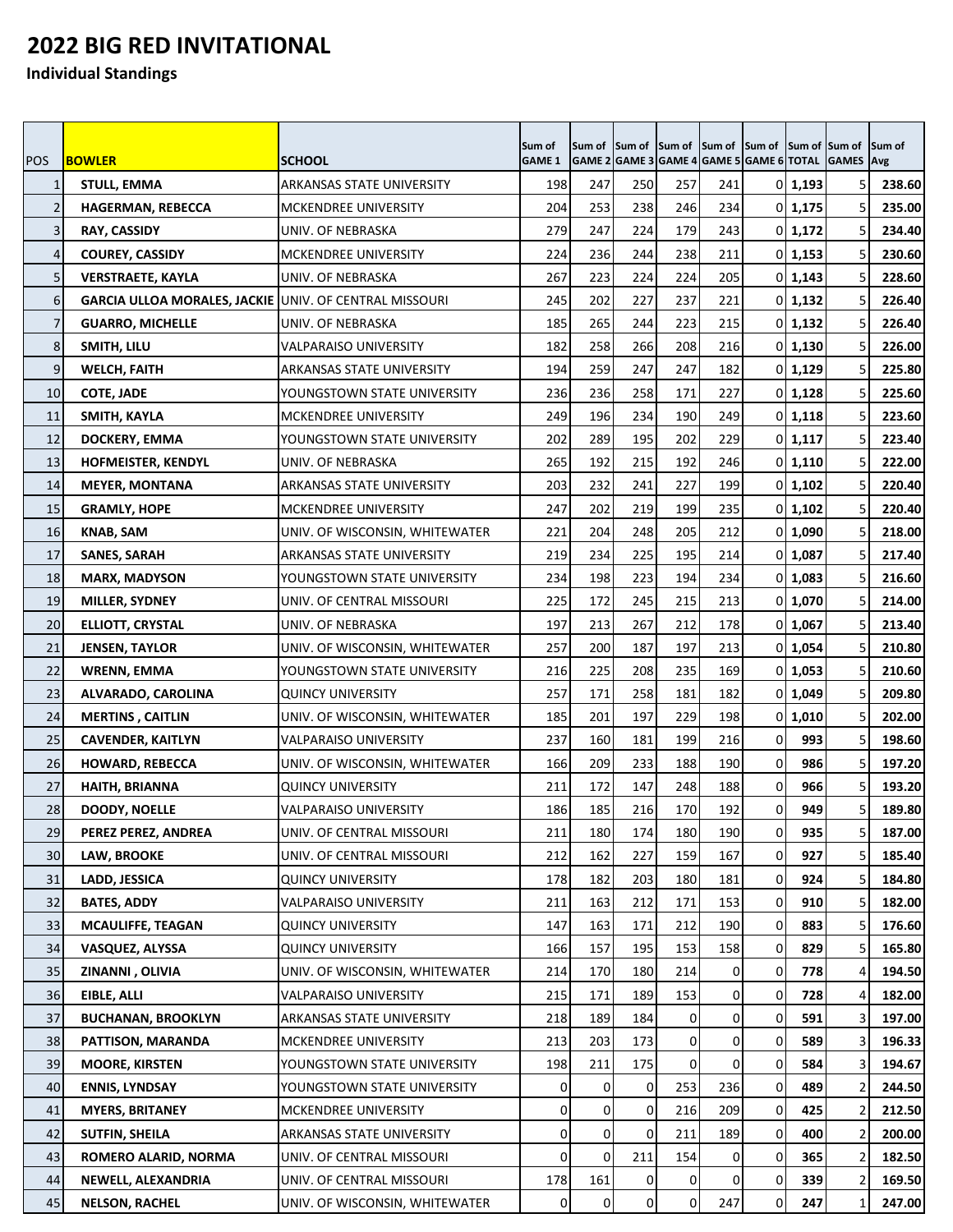| <b>POS</b> | <b>BOWLER</b>             | <b>SCHOOL</b>                    | Sum of<br><b>GAME 1</b> | Sum of Sum of Sum of Sum of Sum of Sum of Sum of Sum of<br>GAME 2 GAME 3 GAME 4 GAME 5 GAME 6 TOTAL GAMES Avg |          |          |                |          |              |    | Sum of      |
|------------|---------------------------|----------------------------------|-------------------------|---------------------------------------------------------------------------------------------------------------|----------|----------|----------------|----------|--------------|----|-------------|
| 46         | PALAMARO, ISABELLA        | <b>VALPARAISO UNIVERSITY</b>     |                         | 0                                                                                                             | 0        | 0        | 204            | $\Omega$ | 204          |    | 204.00      |
| 47         | <b>BORTZ, CAYLA</b>       | UNIV. OF CENTRAL MISSOURI        | 0                       | 0                                                                                                             | 0        | 0        | 191            | 0        | 191          |    | 191.00      |
| 48         | <b>GRAMS, MEGAN</b>       | YOUNGSTOWN STATE UNIVERSITY      | 0                       | 0                                                                                                             | 0        | 0        | $\overline{0}$ | 0        | 0            |    | $0$ #DIV/0! |
| 49         | <b>CALLAN, ANNA</b>       | UNIV. OF NEBRASKA                | 0                       | 0                                                                                                             | 0        | 0        | οI             | $\Omega$ | 0            |    | $0$ #DIV/0! |
| 50         | <b>MAGSINO, ALLURA</b>    | <b>VALPARAISO UNIVERSITY</b>     | 0                       | 0                                                                                                             | 0        | 0        | οI             | ΩI       | 0            |    | 0 #DIV/0!   |
| 51         | <b>ALLEN, ISABEL</b>      | <b>MCKENDREE UNIVERSITY</b>      | 0                       | 0                                                                                                             | 0        | 0        | οI             | 0        | 0            |    | $0$ #DIV/0! |
| 52         | <b>WARKEL, ANNA</b>       | <b>MCKENDREE UNIVERSITY</b>      | 0                       | 0                                                                                                             | 0        | 0        | $\overline{0}$ | $\Omega$ | 0            |    | $0$ #DIV/0! |
| 53         | <b>CHAN, GRACE</b>        | UNIV. OF CENTRAL MISSOURI        | 0                       | 0                                                                                                             | 0        | 0        | $\overline{0}$ | $\Omega$ | 0            |    | $0$ #DIV/0! |
| 54         | <b>CORREA, ISABELLA</b>   | <b>MCKENDREE UNIVERSITY</b>      | 0                       | $\Omega$                                                                                                      | $\Omega$ | $\Omega$ | $\overline{0}$ | O        | $\mathbf{0}$ |    | 0 #DIV/0!   |
| 55         | <b>FLORENCE, SARAH</b>    | YOUNGSTOWN STATE UNIVERSITY      | 0                       | $\Omega$                                                                                                      | $\Omega$ | $\Omega$ | $\Omega$       | $\Omega$ | $\mathbf{0}$ | ΩI | #DIV/0!     |
| 56         | <b>DRESCHER, ELLIE</b>    | YOUNGSTOWN STATE UNIVERSITY      | 0                       | $\Omega$                                                                                                      | 0        | $\Omega$ | $\overline{0}$ | 0        | 0            |    | 0 #DIV/0!   |
| 57         | <b>NOFTSIER, VANESSA</b>  | <b>ARKANSAS STATE UNIVERSITY</b> | 0                       | 0                                                                                                             | 0        | 0        | $\overline{0}$ | 0        | $\mathbf{0}$ |    | 0 #DIV/0!   |
| 58         | <b>DOSECK, MADISON</b>    | YOUNGSTOWN STATE UNIVERSITY      | 0                       | $\Omega$                                                                                                      | $\Omega$ | $\Omega$ | 0              | ΩI       | $\Omega$     |    | 0 #DIV/0!   |
| 59         | JAEGER, KELSEY            | UNIV. OF WISCONSIN, WHITEWATER   | 0                       | $\Omega$                                                                                                      | $\Omega$ | $\Omega$ | $\overline{0}$ | ΩI       | $\mathbf{0}$ |    | 0 #DIV/0!   |
| 60         | SMITH SPEIGHTS, AMARA     | UNIV. OF NEBRASKA                | 0                       | $\Omega$                                                                                                      | $\Omega$ | $\Omega$ | $\Omega$       | $\Omega$ | $\mathbf{0}$ |    | $0$ #DIV/0! |
| 61         | <b>COVARRUBIAS, KEYLA</b> | <b>MCKENDREE UNIVERSITY</b>      | 0                       | $\Omega$                                                                                                      | $\Omega$ | 0        | $\overline{0}$ | O        | $\mathbf{0}$ |    | 0 #DIV/0!   |
| 62         | <b>BRADLEY, SHALEE</b>    | <b>ARKANSAS STATE UNIVERSITY</b> | 0                       | 0                                                                                                             | 0        | 0        | $\overline{0}$ | 0        | 0            |    | 0 #DIV/0!   |
| 63         | <b>WHIPPLE, KELLY</b>     | UNIV. OF WISCONSIN, WHITEWATER   | 0                       | 0                                                                                                             | 0        | 0        | $\overline{0}$ | 0        | $\mathbf 0$  |    | 0 #DIV/0!   |
| 64         | <b>MAEHA, GWEN</b>        | UNIV. OF NEBRASKA                | 0                       | 0                                                                                                             | 0        | 0        | $\Omega$       | 0        | $\mathbf{0}$ |    | 0 #DIV/0!   |